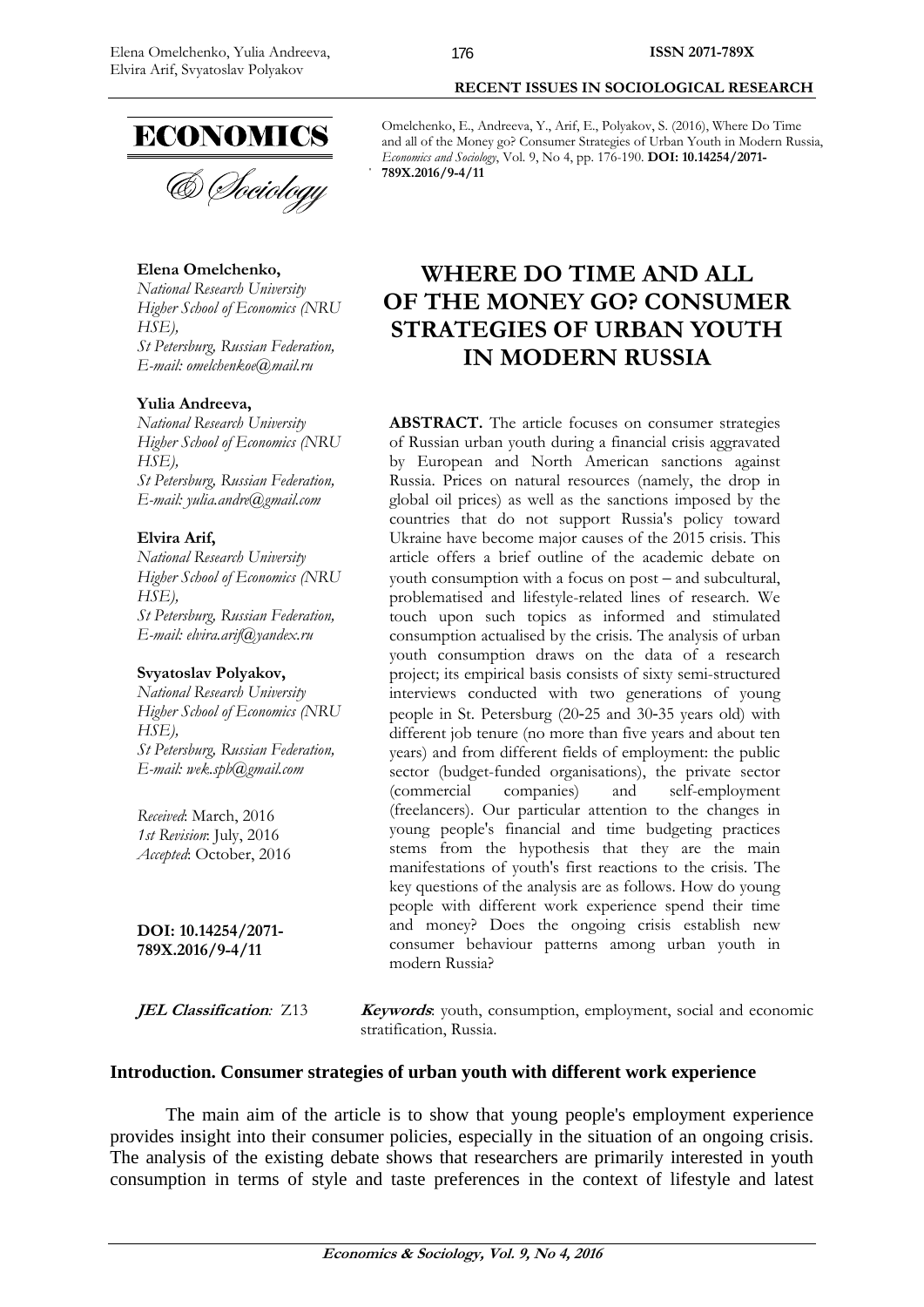consumer trends. At the same time, youth consumption issues related to the nature of young people's employment and rootedness in regional labour markets, especially in a challenging economic environment, remain in the sidelines. Large-scale surveys present a palette of consumer preferences that are rarely linked to job tenure, and relate mainly to the changes in young people's attitude towards consumable goods (Synovate Comcon, 2015).

Despite the changes in economic conditions, the everyday life of today's youth is still rich in various consumer offers, and consumption remains as both a form and a background for the development of youth styles. Being a part of a consumer group is one of the foundations upon which young people construct their identities. This factor becomes all the more important in a fast-changing economic environment with new options emerging more and more frequently. The new architectures of consumer offers are encouraging young people, the part of the population that is the most susceptible to market novelties, to integrate themselves into the situation, constantly producing their identities, (in)directly joining the race for the fashionable, prestigious and relevant. It is obvious, however, that the participants' progress and success rate differ greatly. Some find that access to the style supermarket is denied for them, and consumer freedom is just an illusion linked with complex feelings of exclusion and deprivation. This is not a feature peculiar to Russia, but an overall trend of growing structural and systemic inequality that accompanies the large-scale development of the global market. Until today, distinctive features of Russian consumption were mainly defined by the concept of 'consumer revolution' applicable to the countries that have moved 'from necessary consumption to overconsumption' (Gurova, 2009, p. 276). Nevertheless, the situation is changing nowadays. We observe a partial return to shortage practices, which is due to not only the reduction and phasing of imported goods on offer as a consequence of the sanctions, but also an obvious decline in the standard of living for a significant part of the population that is hit by the economic crisis the hardest – the poor, the retired, the unemployed. Changes in consumption patterns of other, more secure population groups might not be as noticeable, and working youth is an example of that. However, this does not mean that young people do not feel the pressure of the crisis. A number of social scientists consider generational differences to be a new form of inequality (Pilkington, 2006, p. 383), so it was important for us to test the differences between young consumers with different labour and generational experiences employed in different fields: the public sector, the private sector, and the self-employed (freelancers). We believe that the field of employment can affect both the availability of material and symbolic resources and the habitus formed during young people's professional development, when they are learning the rules and regulations of a particular employment sector.

# **1. Youth consumption as the focus of current academic debate**

The contemporary academic debate on youth consumption is developing in several, rarely intersecting, dimensions. First of all, subculturally, consumer strategies and patterns are viewed as a new form of creating social differences. This dimension stems from young people's resistance against the class position inherited from their parents (Abraham, 2013). Subcultural research develops the idea of individual and group style values. Young people are no longer viewed through the rituals of resistance against their class origin, and the concept of the mobility of youth cultures leads to the idea of fragmented youth styles, mainly focusing on the features of consumer practices of so-called progressive youth (Bennett, 2011; Hodkinson, 2012; Omelchenko & Pilkington, 2013). However, they are also interested in the emergence of mainstream cultural products (new forms of cultural domination), around which the 'authentic' individual and group tastes of the youth are formed (Weinzierl & Muggleton, 2003).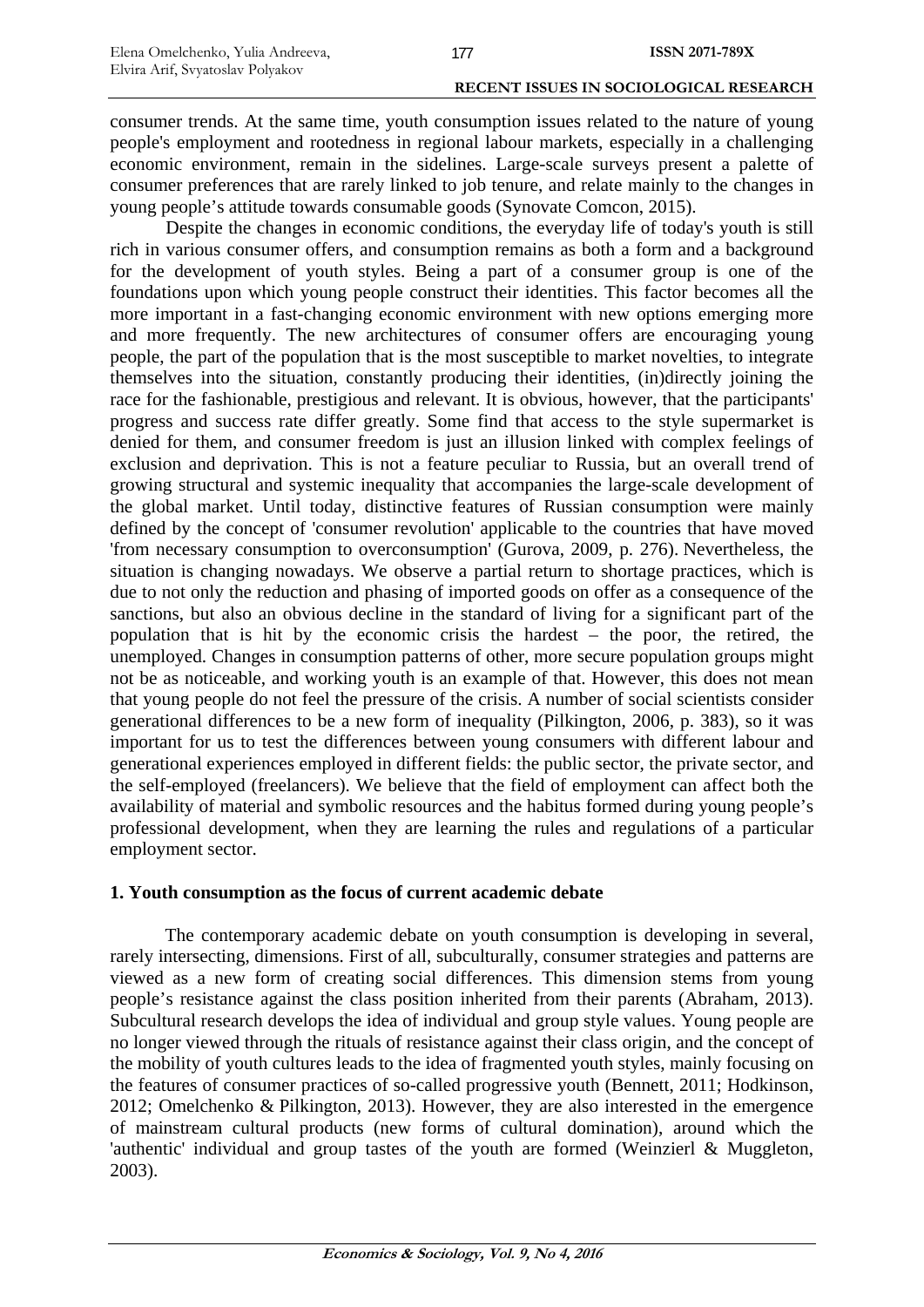The second dimension concerns problematised habits. Here, we focus on 'ordinary' youth (as opposed to those who belong to a subculture). We study their passions (hobbies, 'addictions'), which are initially considered to be a threat to young people themselves and society as a whole. The prevailing lines of research concern alcohol drinking, tobacco smoking, drug abuse and excessive fast food consumption. In the last decades, researchers have been paying more attention to shopaholism, internet addiction and particular style (and food) practices of young people. Within this approach, young people are viewed as hedonistic and greedy consumers concerned only with the pursuit of pleasure (Miles, 2000), completely beyond the influence of adults' social authority (Benson, 2000).

Thirdly, we consider the lifestyle-related dimension of youth consumption. In this respect, researchers normally focus on everyday practices of identity construction (related to gender, style and professional status). Their studies emphasise the subjective and initiative aspects of youth consumption; researchers turn to the peculiarities of consumer strategies in the context of structural constraints, existing inequalities, and available resources that give various groups access to the style supermarket of modern societies (or deny such access). Researchers believe that, in a risk society, young people are capable of constructing their own 'lifestyles' more or less by themselves; not through the perception and adaptation of the existing standards, but through acquiring skills that help them provide for themselves and organise their lives as 'an open process' (Beck, 2009). Young people can change their cultural strategies; they do not feel as if they have to adhere to one style forever, and consumption can become a struggle to remain a part of one's peer group and not to become an outsider while following a certain style (Omelchenko & Sabirova, 2015; Hodkinson & Deicke, 2007). Nevertheless, not everyone has access to the 'consumer supermarket', and structural restraints (from bodily to social ones) continue to influence young people's consumption profiles (Shildrick & MacDonald, 2006). Meanings, as well as individual and group interpretations of consumer preferences, continue to depend on one's position in the labour market (both young people's and their parents'), gender and ethnicity. Another issue is how one's opportunities are used and redefined within peer groups, as young people are engaged in both global trends and local cultural landscapes.

It should be noted that the recent debate that touches upon the stylistic peculiarities of youth consumer practices is of fragmented nature. Here we will focus on the most apparent issues in 'style' consumption studies, namely on the research of informed and stimulated consumption. Researchers generally consider informed consumption to be of a political nature. One of the most relevant topics is political consumerism – the study of consumer ethics in the context of civic engagement (Ward Claes de Vreese, 2011). Authors note the spread of this phenomena; in particular, the online discussion of informed (civil) consumption is connected with offline political activity, and the idea of passive consumption is being replaced by prosumerism, with young people increasingly demanding to have a voice and willing to take part in what is sold and how it is sold (Salzman, 2000). Manufacturers, in their turn, tend to respond to young people's growing interest in informed consumption, emphasising ethical issues in advertising and thereby forming new stylistic consumer profiles (Scammell, 2000).

Researchers use the category of 'stimulated consumption' to emphasise the role of various structural constraints (from bodily to social ones) in studying (mobile) youth cultures' consumption (Hodkinson, 2007; Shildrick & MacDonald, 2006). In our opinion, a financial crisis can act as such a structural condition influencing youth consumption. Limited access to money can hinder young people's full involvement in their 'inside' groups and lead to social isolation not only from the core activities that facilitate socialisation, but also from activities that play a significant part in demonstrating one's commitment to a style they choose (Croghan *et al.*, 2006, p. 474). Forced awareness may be one of young consumer's reactions to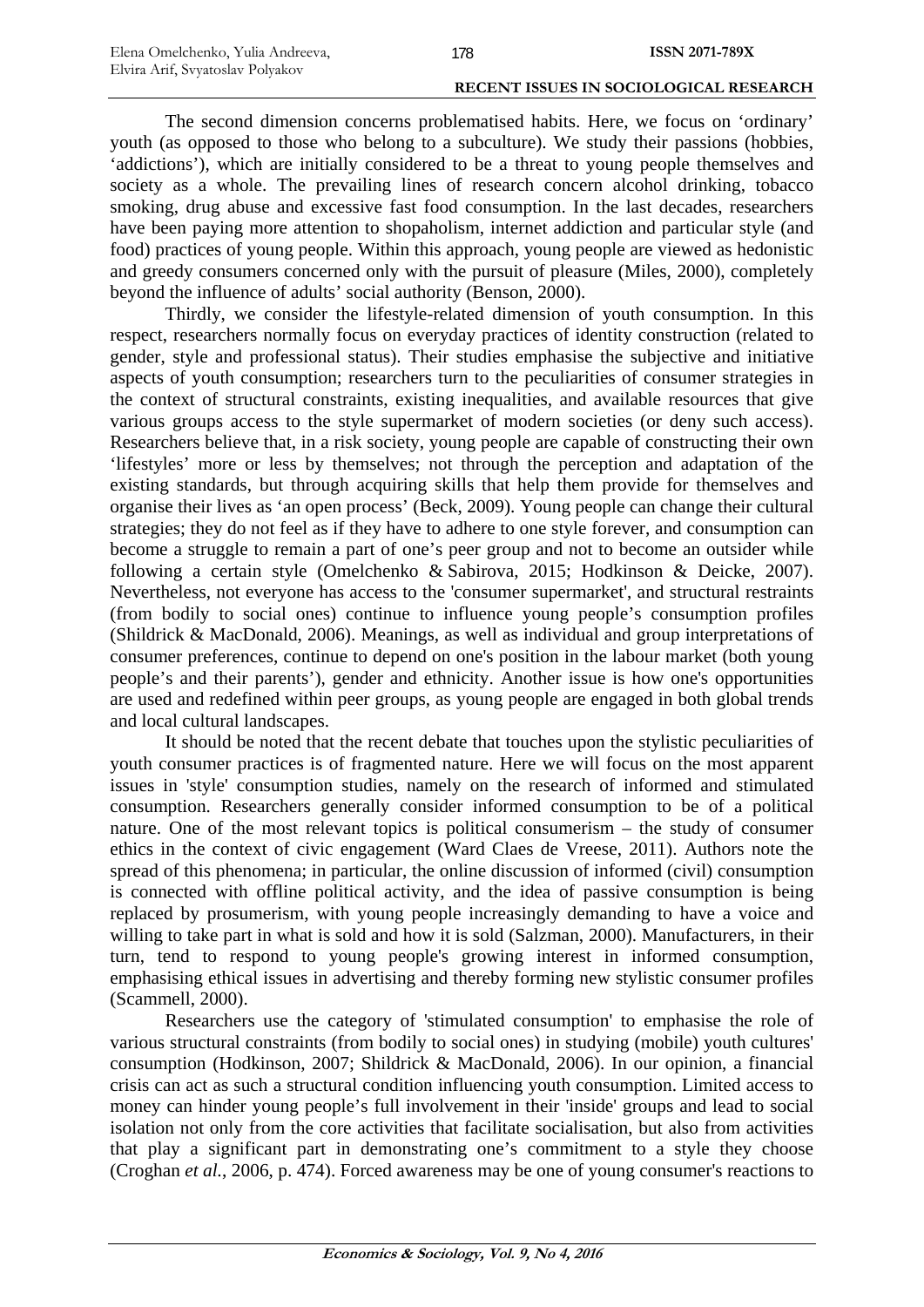the crisis, when maintaining an adequate consumption level becomes a necessity controlled by a sense of guilt and supported by moral reasoning (Brown & Spencer, 2013).

Volatile economy leads to transformations in financial behaviour, heightened awareness and an increased role of forced practices, as young people's dependence on regular income is being tested. We also believe that the importance of other resources increase. First of all, it is time, which is invested in consumption along with the money. Larger portions of time are allocated for work as leisure time shrinks, which results in fewer consumption opportunities and partial abandonment of consumers' claims (Radayev, 2005).

The importance of time as a resource in studying consumption in the new environment also underscores the fact that, during a crisis, people begin to intentionally manage their time, projecting the expenses on goods and services (Tsai & Zhao, 2011).

Leisure time begins to be considered a value only if it allows you to be in sync with your social environment: friends, family, community (Chatzitheochari & Arber, 2012).

In a broader context, time deficit underscores the importance of studying time budget and spending. Researchers point out that time deficit is an indicator of social inequality that stems from the practice of combining professional and personal circumstances (Epstein & Kalleberg, 2004).

Therefore, our attention to connection and interdependence between financial behaviour and time consumption is not accidental. Time is becoming one of the key resources nowadays. Life schedules and the ratio of leisure and work time can help to see micro changes in consumer profiles of young people forced to change or keep their consumer habits. Not only the transformations of financial behaviour that depend on changes in income (volume, stability, sources, and, therefore, strategies), but also the ability to manage one's time define the new consumer practices of young people.

# **2. Consumer behaviour of young people during a crisis in Russia**

Russian experts point out that prices on natural resources (namely, the drop in global oil prices) as well as the sanctions imposed by the countries that do not support Russia's policy toward Ukraine have become major causes of the 2015 crisis. The Federal State Statistics Service has published an assessment of Russia's GDP in the second quarter of 2015: the economic downturn has accelerated more than twice, up to 4.6% after a 2.2% drop in the first quarter (Federal State Statistics Service..., 2015). Thus, the sanctions have further aggravated the overall negative socioeconomic situation.

In the advanced economies, 'the consumer society emerged with the development of capitalism, accompanied by strong economic and technological progress and social changes: higher incomes, more free time, the blurred class structure, the individualisation of consumption' (Koftunkin, 2011). In Russia, consumption growth is associated with an increase in the export of all categories of goods and not with the development of market relations. Market saturation in Russia happened faster than the formation of textual and symbolic components of consumption. For young people growing up in the post-Soviet years, consumer practices, competences and their symbolic meanings were being formed while their parents' experience as 'Soviet consumers' was transforming in the changing ideology and consumption practices. Structural conditions of Russian society have contributed to the fact that consumption 'was and is developing along a "special path" – the meaning of things, the attitude towards them, the variety of goods and purchase planning is now often realised "with regard to the Soviet era," and the experience of the "Soviet consumer" partly structures the current Russian consumption' (People and things..., 2005, p. 5). However, in the context of a 'consumption revolution', the compliance of Russian society with Western consumption standards 'applies only to some Russian territories, forming small areas of the "real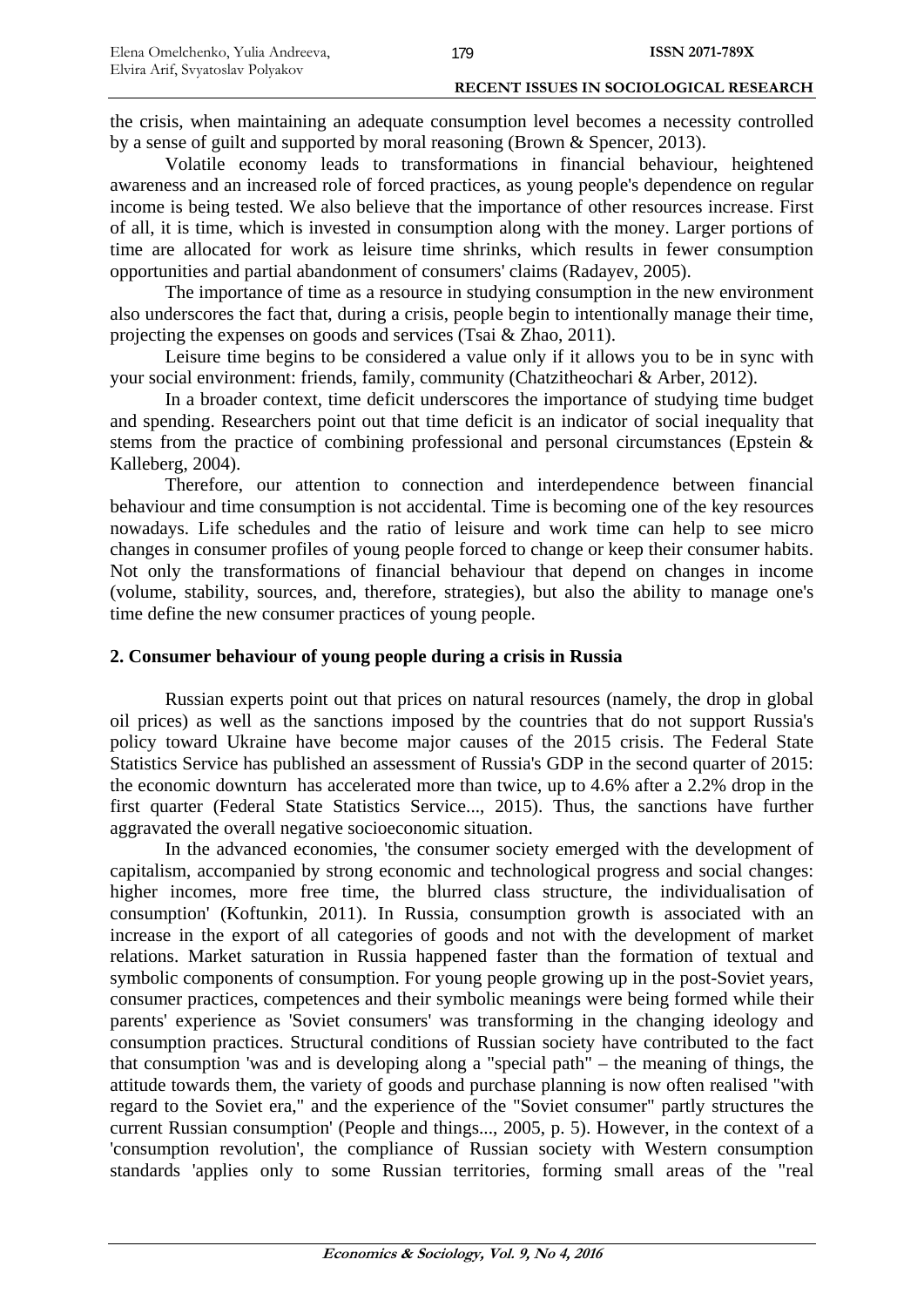consumption" practice' (Vtorushina, 2011, p. 259). Such territories include big Russian cities like St. Petersburg, which, along with Moscow, has become one of the first places with 'Western-type shopping about areas' (Ilyin, 2005, p. 31).

According to researchers, the use of Western theoretical approaches to the analysis of consumption in transition societies, Russia being one of them, requires "re-evaluation with regard to the sociocultural and economic reality of the former Soviet republics" (Lintsova, 2014, p. 204). However, it can be used in the description of consumption trends.

Economic volatility and cultural pressure, which shape the models of successful public youth consumption, are the conditions of youth socialisation both globally and in Russia. A survey of Russian youth has showed that members of this group were not ready to 'lower their consumer demands' (The Dynamics of the Crisis..., 2009) in times of a global financial crisis. According to the results of various surveys, Russian youth judged the global crisis 'by the number of shopping centres, their product range, ongoing construction projects and the frequency of citywide **celebrations**' (Lukyanova & Sabirova, 2012, p. 83).

The new crisis 'caused by external factors, such as sanctions and dropping oil prices, struck in late 2014, and the way out may be slow and drawn-out, almost like a stagnation' (Klepach, 2015, p. 210). At the same time, '70.7 respondents believe that Russia should continue its policy, despite the sanctions' (Youth's Reserved Attitude..., 2015). Despite defining the situation in the country as an economic crisis (How the Crisis..., 2015) and demonstrating their readiness for a change in the product range of shopping centres, young men and women focus primarily on their taste when they choose goods and do not reduce their consumption (Consumer Behaviour..., 2015).

## **3. Empirical basis and methodology**

1

The empirical basis of the article contains the data collected during the joint project *Youth Solidarities and Generations of the 21st century: the Value of Labour and*  Consumption<sup>1</sup>.

Sixty young, working St. Petersburg residents took part in the study through semistructured interviews. The respondents were equally represented by men and women (thirty people in each group) and two age cohorts (thirty people aged 30-35 and thirty people aged 20-25).

The respondents were selected based on their work experience and job tenure. This was about/more than ten years for 30-year-olds and three to five years for 20-year-olds. Each stratum consists of three groups: the first group includes people employed in the private sector (having permanent contracts with large and medium-sized enterprises); the second group consists of people who work in budget-funded organisations; and the third group comprises the self-employed (so-called freelancers and entrepreneurs that own a business with no more than five employees). Twenty interviews were conducted in each group (*Table 1*).

<sup>&</sup>lt;sup>1</sup> The results of the project '*Youth Solidarities and Generations of the 21st century: the Value of Labour and Consumption*', carried out within the framework of the Basic Research Program at the National Research University Higher School of Economics (HSE) in 2014, are presented in this article.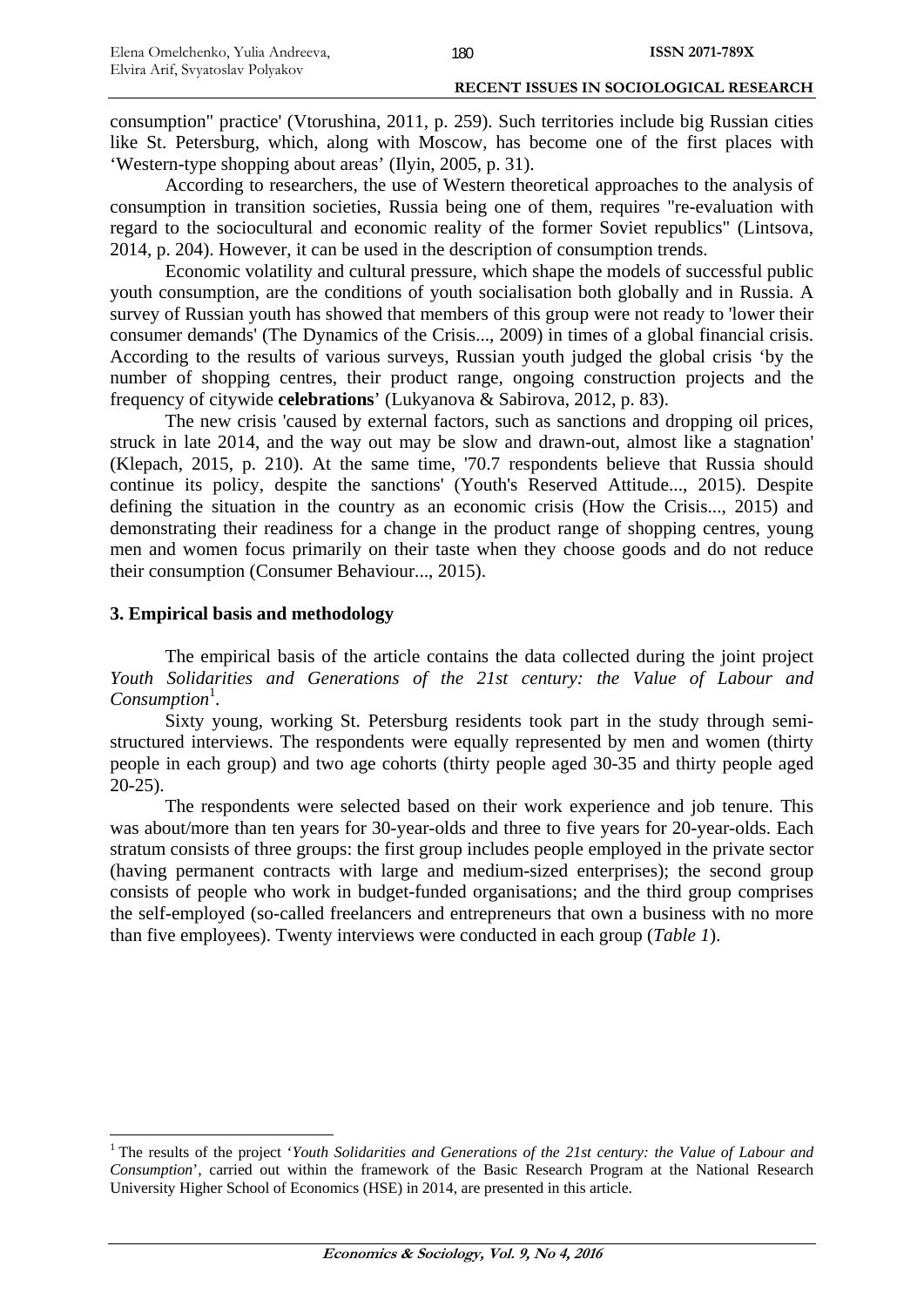|                 |                    | $20 - 25$         | 30-35              |                         |  |
|-----------------|--------------------|-------------------|--------------------|-------------------------|--|
|                 | male               | Female            | male               | female                  |  |
| <b>Business</b> | HR,                | Shop assistant    | Engineer,          | Employee in a large     |  |
| (large and      | bank employee,     | (lingerie chain), | lawyer,            | corporation,            |  |
| medium-         | marketer,          | engineer,         | CEO,               | manager at a plant,     |  |
| sized)          | marketing          | HR manager,       | programmer,        | insurance specialist,   |  |
|                 | manager,           | EF department     | designer           | assistant director in a |  |
|                 | waiter in a large  | director,         |                    | bank,                   |  |
|                 | chain              | lawyer            |                    | lawyer in a large       |  |
|                 |                    |                   |                    | corporation             |  |
| Civil           | Actor,             | School teacher,   | Social worker,     | Administration          |  |
| servants and    | state early        | government        | teacher,           | employee,               |  |
| public sector   | treatment centre   | official.         | museum employee,   | web editor on TV,       |  |
| employees       | employee,          | English teacher,  | academic           | teacher.                |  |
|                 | graduate student,  | nurse, employee   | researcher,        | assistant               |  |
|                 | receptionist,      | at a centre for   | system             | kindergarten teacher,   |  |
|                 | school teacher,    | family assistance | administrator at a | actress                 |  |
|                 | museum             |                   | library            |                         |  |
|                 | employee           |                   |                    |                         |  |
| Self-           | Real estate agent, | Bakery owner,     | Entrepreneur,      | Stylist, hair salon     |  |
| employed        | TV station         | freelance         | freelancer at an   | owner,                  |  |
| (freelancers    | employee, club     | photographer,     | Internet company,  | in-home cost            |  |
| and private     | owner.             | tailor shop       | political          | consultant,             |  |
| entrepreneurs)  | temporary          | owner,            | consultant,        | editor,                 |  |
|                 | university         | private trader,   | journalist,        | designer,               |  |
|                 | lecturer,          | freelancer        | music festival     | editor                  |  |
|                 | tree feller,       |                   | planner            |                         |  |
|                 | freelancer         |                   |                    |                         |  |

# Table 1. Respondents' field of employment

More than half of the respondents were single. The share of married respondents was, of course, larger in the age cohort of 30-year-olds (see *Table 1*). Twelve respondents from the group of 30-year-olds have underage children.

Table 2. Respondents' marital status by age cohort (number of people)

|       |          |        | olds | thirty-year- twenty-year-<br>olds |    |
|-------|----------|--------|------|-----------------------------------|----|
|       | single   | Number |      | 26                                |    |
|       | married  | Number |      |                                   | 10 |
|       | divorced | Number |      |                                   |    |
| Total |          | Number | 30   | 30                                | 60 |

The two age groups significantly differ in terms of their housing conditions. Among the 30-year-olds, there is a significantly larger share of people who have their own residential property, while more than half of 20-year-old informants (16 people) live with their parents and partners. In terms of the respondents' fields of employment, it should be noted that most public sector employees live with their parents or partners, regardless of age.

181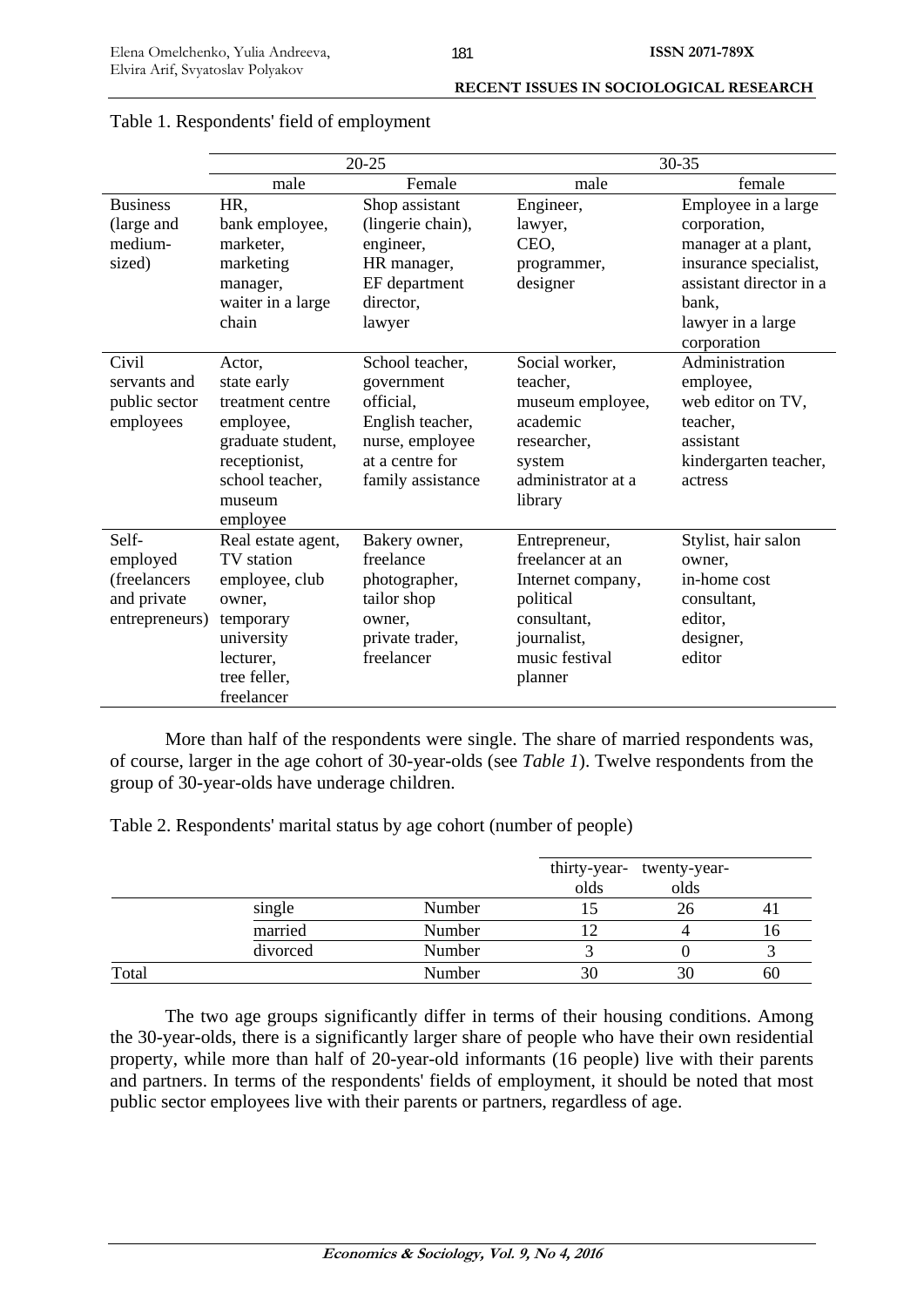| <b>RECENT ISSUES IN SOCIOLOGICAL RESEARCH</b> |                                                                       |  |  |  |
|-----------------------------------------------|-----------------------------------------------------------------------|--|--|--|
|                                               | I housing conditions by egg solont and by field of employment (number |  |  |  |

|                                | thirty-year-olds |        | twenty-year-olds |          |        |          |       |
|--------------------------------|------------------|--------|------------------|----------|--------|----------|-------|
|                                | business         | public | self-            | business | public | self-    | Total |
|                                |                  | sector | employed         |          | sector | employed |       |
| live in a hostel               |                  |        |                  |          |        |          |       |
| rent a dwelling                |                  |        |                  |          |        |          |       |
| live with<br>parents/partner   |                  |        |                  |          |        |          | 24    |
| residential<br>property owners |                  |        |                  |          |        |          | Iб    |

Table 3. Respondents' housing conditions by age cohort and by field of employment (number of people)

The respondents' monthly personal income ranges from 10 to 150 thousand roubles. Their average monthly personal income amounts to 52,600 roubles with the median at 48 thousand roubles. When compared, median incomes of the two age cohorts revealed a significant contrast: 60 thousand roubles (30-year-olds) and 35 thousand roubles (20-yearolds).

The sample proved to be rather homogeneous in terms of the respondents' educational background. The vast majority of informants (48 people) have higher education without an academic degree, ten informants have vocational secondary education or incomplete higher education, and two informants are candidates of sciences (PhD candidates) (see *Table 3*).

During the interviews, the respondents were asked to identify their main expense areas (What is your monthly income mostly spent on?). The most frequent responses are presented in *Table 4*. The table shows that the main items of expenditure in both cohorts are food, clothing, cafés and restaurants, and utility bills. Differences in the spending patterns of 20 and 30-year-olds (see *Table 3*) are primarily manifested in the categories only peculiar to the cohort of 30-year-olds: mortgage and children. This group's spending pattern shifts towards household expenses (food, utilities, car service), while among 20-year-olds there are more respondents whose costs are determined by leisure consumption, including cafés and restaurants, as well as additional education and personal development activities (foreign language courses, interest groups, etc.). In addition, there are more 20-year-olds whose monthly expenses include the purchase of clothing.

Table 4. Main expense areas by cohort (answers)

|                                 | Twenty-year-olds | Thirty-year-olds |
|---------------------------------|------------------|------------------|
| Food                            | 16               | 25               |
| Clothes                         |                  |                  |
| Cafés and restaurants           |                  |                  |
| Utility bills                   |                  |                  |
| Mortgage                        |                  |                  |
| Children                        |                  |                  |
| Education, personal development |                  |                  |
| Car service                     |                  |                  |

The main methodological framework of the study was qualitative methodology. The logic of the analysis of the collected data corresponds to the logic of the Grounded theory (Strauss & Corbin, 1998). The choice of methodology is based on both the specific features of the object of research and the general social and economic context of the risk society (Beck, 2009). In the new world of increasing uncertainty (economic, political, labour, existential), it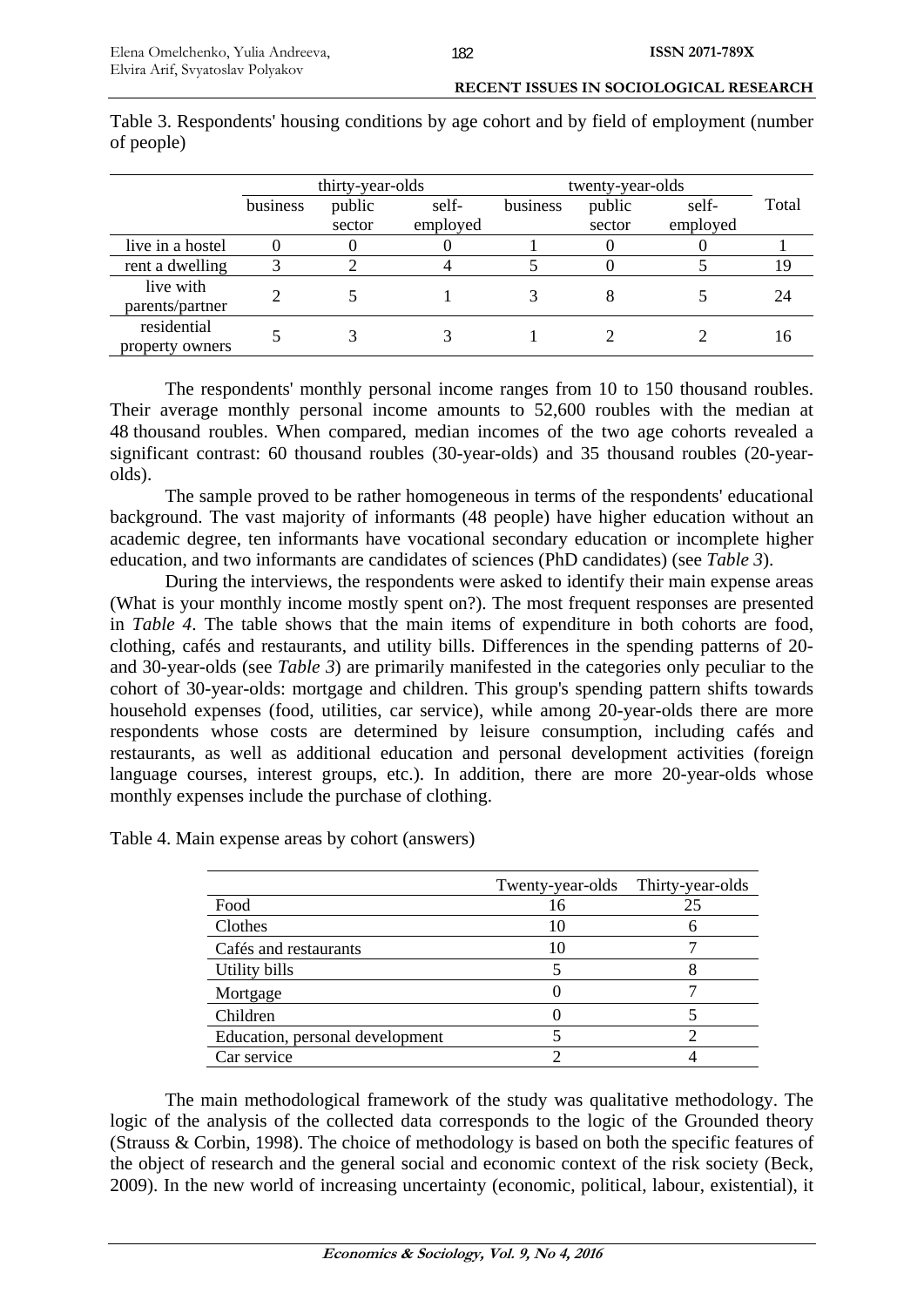is difficult to talk about the predetermined nature or straightforward correlation of consumer behaviour with class and occupational structures. The process of individualisation that characterises the risk society makes private biographies and the meanings and values that individuals attribute to consumption more significant. Consumption strategies of today's Russian youth are connected (though indirectly) with not only the financial freedom of young people, social and cultural capitals of their parents' families and peer groups, but also with (creative) means of identity formation and the manifestations of subjective initiative. Qualitative methods make it possible to capture and describe the diversity of styles and social logics of consumption that cannot be reduced to the status and role-playing dispositions, which are formed both inside and at the intersection of different social fields (work, education, leisure, family).

During the interviews, we discussed various topics: the informants' attitude to their occupation, the nature of their work, their ideas of success, expenses and financial practices, consumer preferences and the nature of free-time activities, stylistic peculiarities and hobbies. Each of these topics can become a focus of a separate analysis.

This article focuses on the analysis of working youth's consumer strategies manifested in the practices of time distribution and financial behaviour – the spending and purchasing system. Time and money are considered key resources, and their consumption largely defines consumption styles and choices.

## **4. Time as a significant consumption resource**

In the context of an ongoing crisis, time becomes a consumption resource that is just as valuable as money, social networks, professional and personal competences. Significant changes in structural conditions contribute to the fact that many young people are forced to reconsider and reshape their hierarchy of priorities, wondering 'what am I willing to spend my time on today?'

First of all, 'time monetisation' proved to be the main consumption trend among young people with different work experience in all three job sectors:

*'You realise that your time is money... I have translation jobs as well as tutoring. And you start realising how much time you have spent on something and how much money you got for it.* …*the price of an hour of your time starts to make sense... when you waste an hour, you lose money*…*'* (female, 23, school teacher).

*'It's just that if I am paid less than I'm worth, I will feel unappreciated... It is really sad when you work around the clock and they pay you half as much...'* (female, 25, HR manager).

The interview analysis suggests that the ability to manage your own time is especially valued by young people in an unstable economic environment. Spending systems, financial practices, leisure and cultural consumption trends prove to have a direct correlation with how much time young people have, how well they manage it and how they organise their priorities.

Secondly, the line between work and other areas of life is blurred. It has turned out that the crisis makes young people switch to a more positive attitude towards the combination of different types of employment. In the interviews, sources of personal income could include practically contradictory jobs that the respondent would describe as, for instance, 'my main job', 'a side job', and 'it's just a temporary thing'. The trend of 'blurred lines' is the most apparent among freelancers. The nature of self-employment has erased the boundaries between their work and free time. It seems as if self-employed youth have no 'days off' or 'holidays' whatsoever. For instance, this is a quote from an interview where the respondent uses the vernacular for a holiday that originated as a day of solidarity of women workers in the fight for equal rights, and is now annually celebrated in Russia as the 'Women's Day':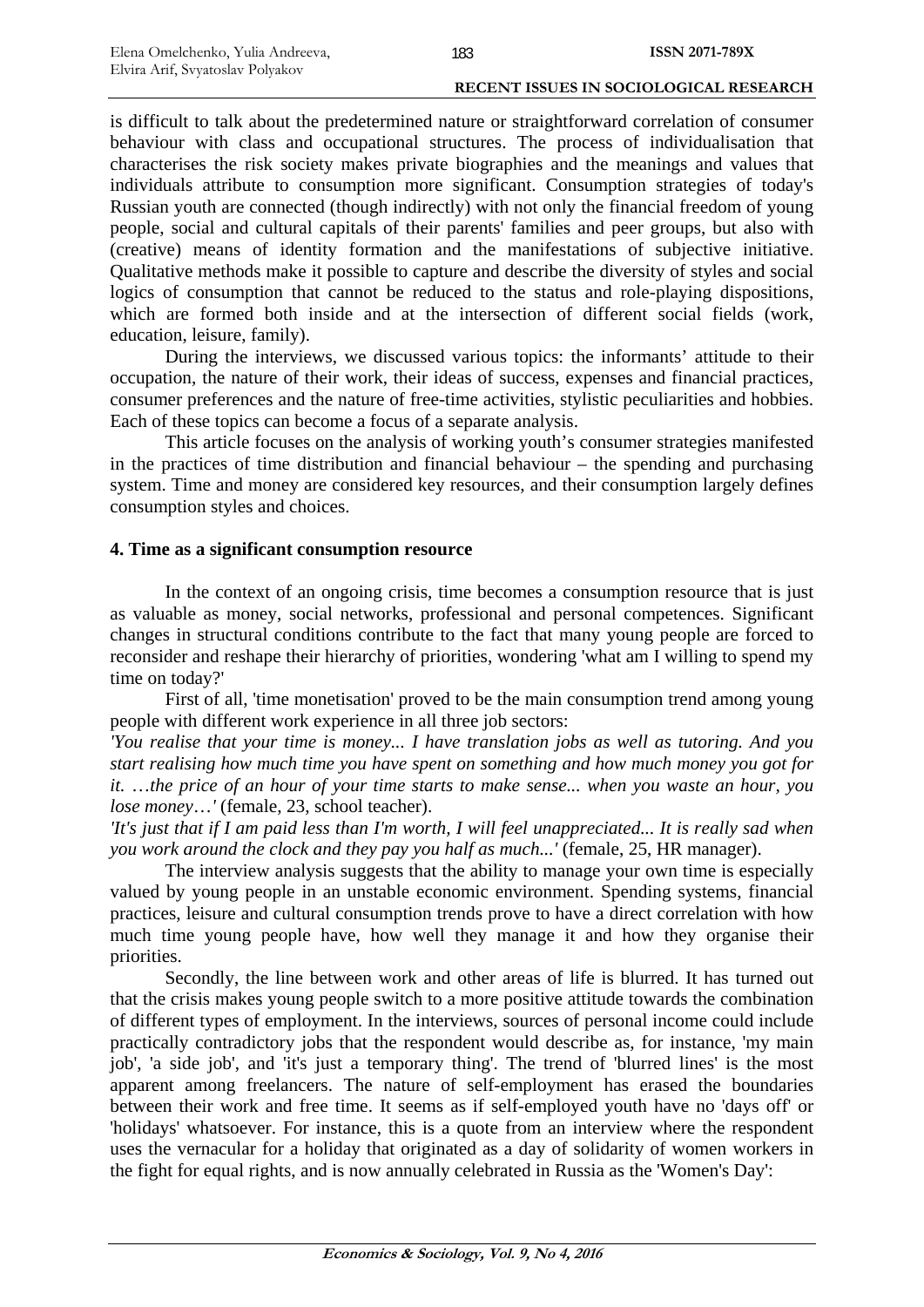*'...I have absolutely no need for public holidays. So, fine, it's March 8, it's a holiday and I'm working* – *no problem!'* (female, 21, bakery owner).

It would seem that it should be easier for freelancers to deal with the time management issue than for public and private sector employees. Freelancers are the masters of their own time, and even if they do depend on the employer, it is indirectly. They can decide how much they should work and how much time off they should have. However, during the crisis, the self-employed are, to some extent, losing control over their own time. The need to constantly look for earnings leads to the fact that their work schedule is overly flexible and is constantly being adjusted to specific tasks. As a result, self-employed youth have to invest more resources, their prospects remaining unclear. Therefore, we can hardly say that they find it easier to adjust to sanctions-related economic changes than young people in other professional groups.

*'There are friends whom I have photographed. They tell their friends about me, then they call me: "I want a photo shoot" or "it's my child's birthday", or "it's our wedding"... So, it's [through] social networks or through the grapevine... someone tells someone else, and so on. ... (I work), every other day sometimes. There can be nothing at all for two weeks... Drawback of the job ... I never know what happens next. There are some orders that people place in advance, like weddings. But the thing with weddings is that something can change, or whatever... ... Most often, I have some orders for a while. Then I work on the photos, process them...'* (female, 25, photographer).

The blurred boundaries between work and leisure are not only peculiar to the selfemployed. Young entrepreneurs and public sector employees also indicate that the line between work and hobbies can shift. However, this trend has some specific features. Hobbies merge with work, complementing it, and work is perceived and interpreted as more of a leisure practice:

*'Just like anyone, I watch an inordinate amount of TV series... Also, translating; I like it, and sometimes you get really enjoyable texts that make you happy when the translation comes out right. I don't really earn my living with it, and tutoring also feels like a hobby... so, maybe tutoring and translating are my main hobbies'* (female, 23, school teacher).

Therefore, in case of young people in the private and (to some extent) in the public sectors, the occupational status of employment shifts in meaning. Work is not so much a means to earn one's living as an activity. The unfolding crisis gradually leads to both direct and indirect reduction of wages. In these unstable conditions, employees hold onto their jobs, so it becomes common among employers (in both the private and the public sector) to suspend their staff or reduce their working hours, which results in a lower income. Therefore, it is more and more often that young people in both the public and the private sectors feel the instability and the temporary nature of their job.

The third trend is manifested in the fact that leisure consumption has been forced into private (home) space. Cultural time conversion practices take peculiar shapes here: staying at home, having lazy weekends or home get-togethers and going to one's country house. Lazy days off usually include hanging out with friends, drinking, watching videos, films or TV shows together.

*'Nothing special* – *you wander around the flat, surf the Internet for a while, work a bit, do some cleaning up. That's it, I guess... Well, go for a walk maybe'* (male, 32, teacher).

*'I spend weekends at home sometimes; you want to relax, to have a break from it all. ... I lay at home, watch TV shows, do nothing'* (male, 25, psychologist in a state early treatment centre).

*'In summer, I sometimes go to the beach and play volleyball there, because of the [good] weather. This weekend, too ... Well, there is always something like that. (But) sometimes I get tired, and I can watch TV shows in bed all day long'* (female, 25, HR manager, 2014 data).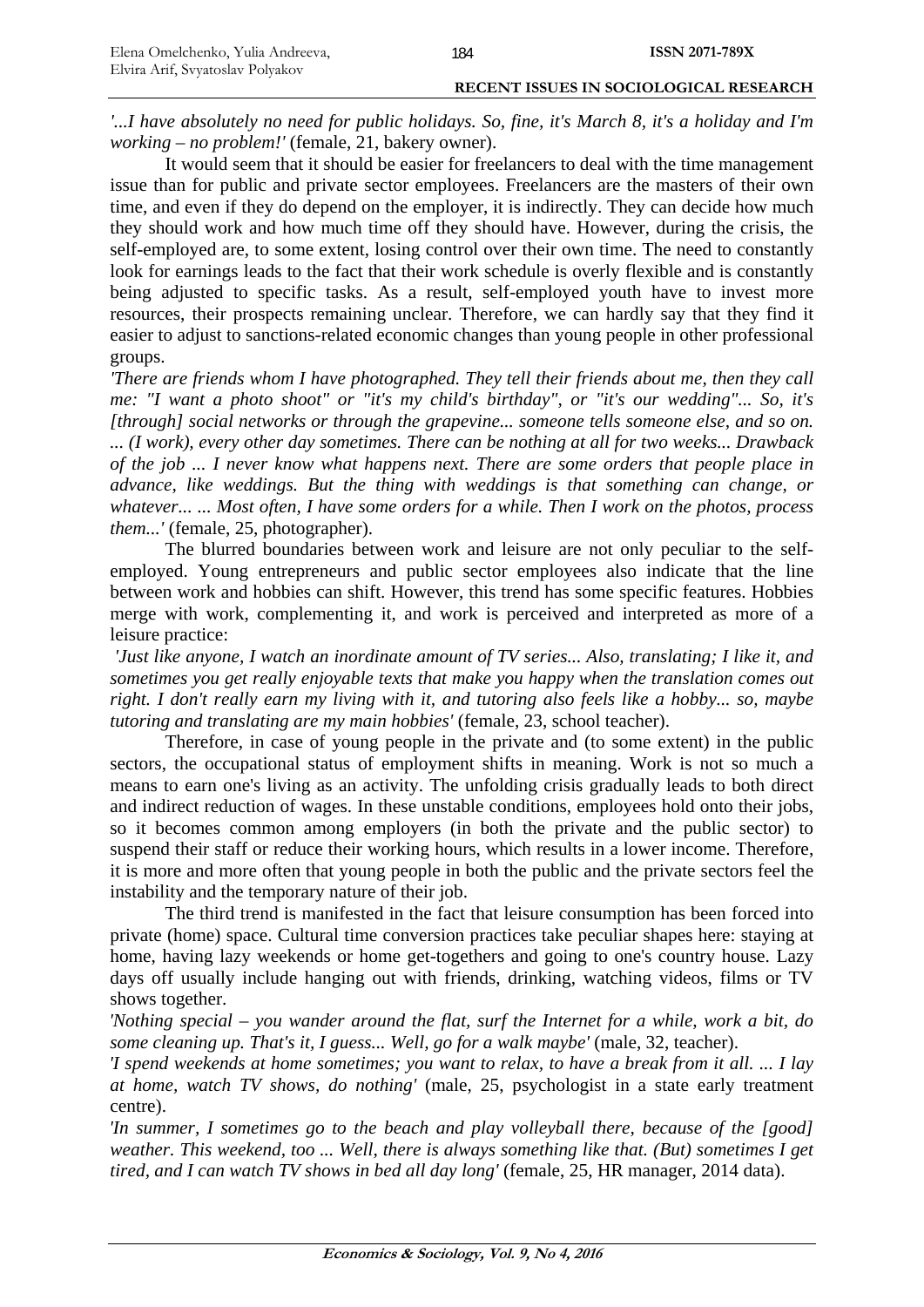*'At the weekend, I meet up with my friends; we sit and tell each other our news, talk about something* – *our mutual friends, plans, politics or whatever. We play some games or something, so, there you go. Then, I tidy up at home. Well, some household things like the washing-up'* (male, 31, manager in a company).

We believe that the private 'lazy' pastime is so popular not only due to young people's saving practices, but also because it allows to do several activities at the same time, including work and leisure. This 'combining' trend creates an (often misleading) impression that they can manipulate events, be on time everywhere, and control their time.

Thus, time management practices of young people with different work experience have proved to have more similarities than differences. Young public sector employees, and, to a greater extent, private sector employees, start considering their time spending habits carefully, just like money spending. Additionally, their leisure practices shift from the public into the private (home) environment. The so-called 'freelancers' try to do as much as possible in their working hours, and they are willing to sacrifice traditional leisure, combining it with their job activities. Today, young people are especially acutely aware of how much their time is worth and they have to exert a lot of effort to control and really manage their time. An apparent overlap between the groups is that they (are forced to) exhibit similar time management practices: time monetisation, predominance of home pastime, and work taking over free time.

# **5. Differences in the financial behaviour of urban youth with different job tenure**

The analysis of the academic debate on youth consumption in the first part of the article shows that the most important distinctive features can be attributed to structural conditions, which can involve such circumstances of urban youth's lives as getting married, starting a family, and leaving home. It is also obvious that the financial behaviour and its transformation can depend on personal factors: whether one has any long-term plans, the way one deals with momentary wishes, and so on. However, in the context of the unfavourable economic environment in Russia, we decided to analyse the data in detail and identify the most notable trends in the financial behaviour of urban youth.

Overall, it is important to note that young people with a longer job tenure (about ten years) prefer to plan their financial behaviour. There are some differences in planning strategies that are partially defined by the field of employment of young men and women. Young private sector employees tend to plan for the longer term. They are driven by pragmatic calculations in almost every respect, from buying a shirt to choosing a recreational facility:

*'I've been wanting to go to [this place on the] Fontanka [embankment]. Where they sell those bagels. BagleFoodMarket or something... hipsters always go there; and I thought I should go and see... So, I ordered this bagel. It cost 200 roubles or so. I really didn't get what I'd paid for... Well, it's kind of nice* – *the bun, the chicken breast, and it's sprinkled with some curry* – *you know ... Some sort of a light cream sauce, a tomato slice and some lettuce. Well, I really didn't get it... I paid my money for it. I think it's overpriced...'* (male, 32, engineer in a commercial company).

Self-employed interviewees plan their business expenses, primarily their investments, before everything else and then they carefully consider where to buy things and how much to spend. Compulsive consumption becomes a relic of the past, young people are now prudent in their spending; they require high quality and prefer imported goods:

*'Well, yes, a limited number of clothes, but I usually shop online, through foreign websites; I look for and wait for sales... I like good clothes, expensive clothes; well, relatively expensive, I look for high quality... I mostly shop at [website name] now. I have never bought anything in*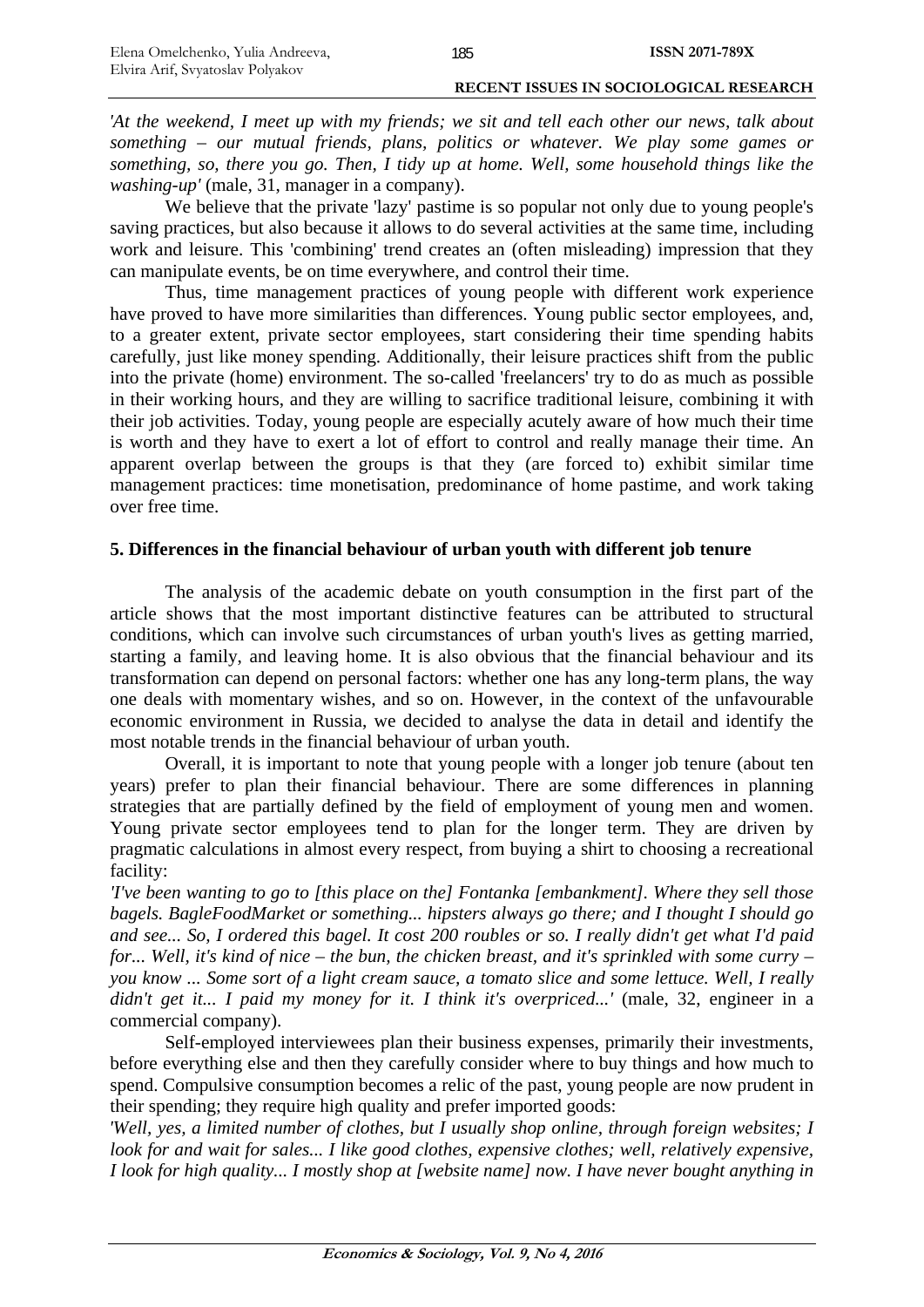*Saint Petersburg. When I was single and had more freedom, I would go to Finland and shop there'* (female, 30, editor, freelance).

The strategy of public sector employees' financial behaviour planning has proved to be closely related to saving practices:

*'I save on everything. (laughs) I always count everything – what I've spent on this, on that, and... what I am saving for'* (female, 31, assistant kindergarten teacher).

Their actual expenses are planned, but their purchasing practices are integrated into their daily routine. They shop either on the way home from work or while hanging out with friends. Overall, one cannot call their consumer strategies innovative; when they buy a gadget, their choice is usually determined by a rational approach – *(Respondent talks about a new smartphone model) 'I will buy it when I know why I need it'.*

Different trends in everyday spending are also important in order to understand financial planning. For instance, young people in the private sector are focused on brandname clothes, gadgets, nice cars, and buying their own flats:

*'I am crazy about iPhones. As soon as a new one comes out, I just have to go and buy it at once...I have all their products'* (female, 30, a specialist in a corporation).

Real practices of young public sector employees amount to a list of essentials: food, transport, telephone, and Internet bills. The importance of status in relation to consumption is determined by how much their appearance matches their occupation: '*clothes that aren*'*t too trendy and flashy*' (male, 32, teacher).

The set of essentials of self-employed respondents is shaped by their job sector, which defines their preferences. They choose goods according to their usefulness and performance, but a car and a flat are once again at the top of the list.

Thus, we can talk about two financial planning strategies of young people with about ten years of work experience. They are defined by planning goals and do not demonstrate any major transformations. These spending strategies are passive and are still moving along the usual path. Private sector employees plan their expenses in order to maintain and improve their status, those who work in the public sector seek to maintain their living standards, and self-employed youth tend to self-invest.

The financial behaviour of young people new to the labour market is entirely different. This cohort is characterised by a short planning horizon and the lack of long-term plans. They feel less confident in the context of the labour market; their financial plans are short-term, the horizon of their prospects is limited to a calendar year at best: *'In five years? It*'*s just white noise, really*…*'* (female, 25, HR manager). This makes their financial behaviour uneven, spontaneous and contextual: *'I have a very strange attitude to money – I'm a terrible spender. If I have the money, I spend it quickly* – *I know that I will have another salary, and if not, I start to save all of a sudden for some reason'* (female, 22, sales manager). On the one hand, the respondents say that they do not need to count the money they spend: *'If I need to, I will go and make some more'* (male, 22, waiter). On the other hand, parents continue to help these young people and play the part of an important financial resource in the spending and consumption system of young people in this group – they pay for food, mortgage, accommodation, and education. At the same time, their consumption stays separate from that of their parents. This generation uses the phrase 'my own money' when they talk about their expenses. Whether a young person lives alone, with a partner or with their parents is irrelevant – 'their own money' is not included in the context of everyday shopping for family needs and is considered to be a social life and entertainment resource. It is not contributed to the family budget, but spent on either additional shopping or entertainment. It is 'their own money' that becomes their key resource for various (at times quite austere) saving practices, including cutting back on food shopping: *'I find it the hardest to spend money on food. You*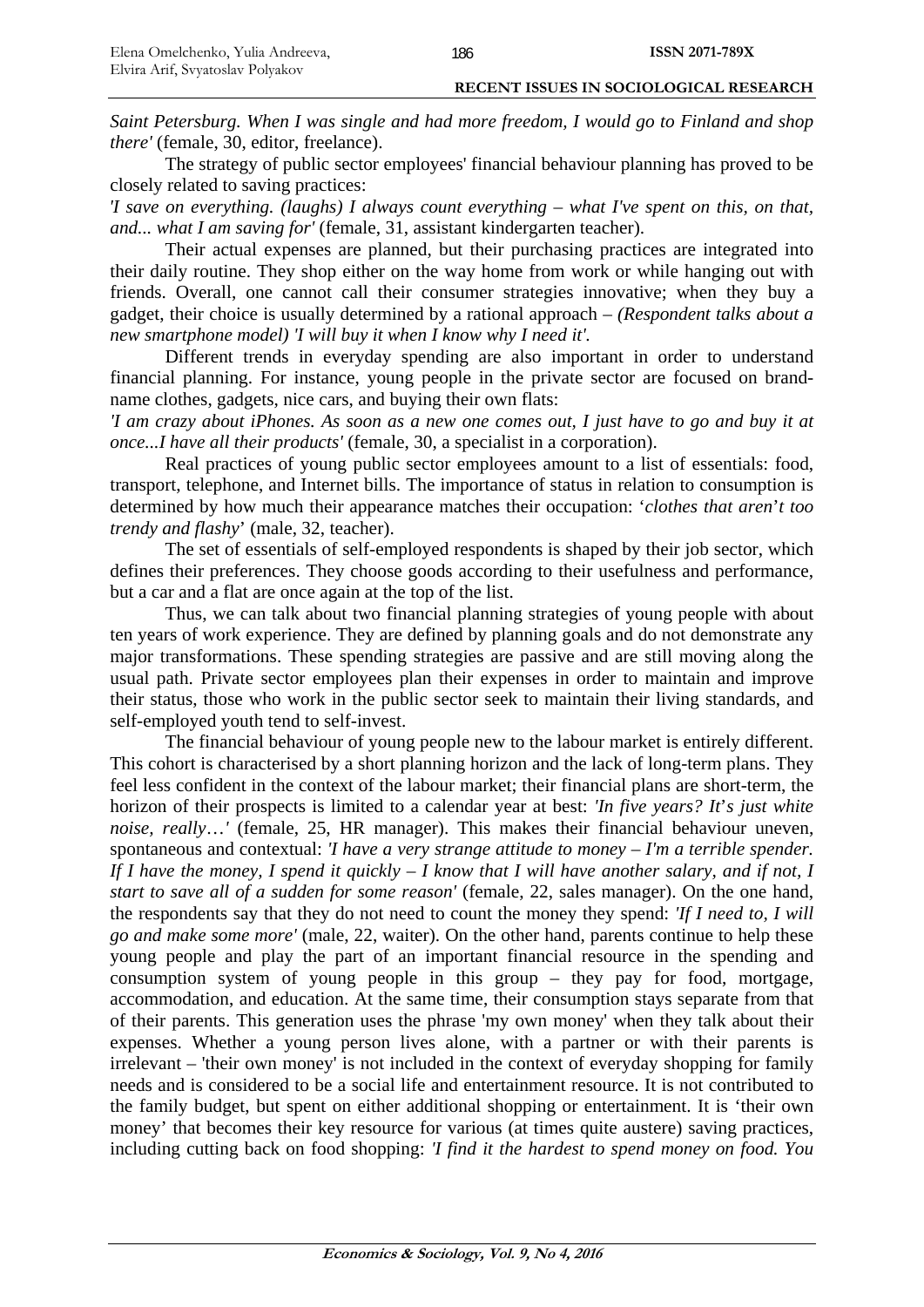*eat it and that's it, there is nothing left'* (male, 25, psychologist in a state early treatment centre).

The main expense area of private sector employees consists of trendy and desired items. Young people do not just copy what they see, they try different styles and experiences. For example, they can spend the whole salary and the bonus on a fashionable watch or on a new model of a player or a laptop – not necessarily the most expensive ones. The habit of changing things regularly persists, especially if parents can pay most of the expenses.

Public sector employees fulfil their communicative needs through consumption; spending time with their friends is an important motivator:

*'I go shopping at least once a month. Sometimes I want to buy something, sometimes I just go there socially, to hang out with friends, and eventually buy something'* (female, 23, school teacher).

To make the process of choosing easier they maintain a personal style that they have already chosen:

*'I don't shop around... I know the type of this coat, for example. I guess, when I buy a new one, they are all alike... and the shoe style is basically the same'* (male, 25, psychologist in a state early treatment centre, postgraduate student).

Self-employed youth establish a rational spending system: *'I have all Apple devices because they are convenient and easy to use'* (male, 23, works on television, a club owner). Even clothes are seen as a sustainable investment.

Thus, the financial behaviour of young people who are new to the labour market is uneven; they do not have a sensible spending strategy. This imbalance leads to the fact that young people with shorter job tenure cannot refuse their parents' aid, even if they want to, especially if the latter can help. At the same time, youth consumption remains independent: a young man or woman almost always have 'their own money'. It is not included into everyday expenses of the family and is spent on household needs only in case of a dire emergency. Depending on the field of employment, young people in this group have different spending strategies with different directions. Private sector employees spend money to demonstrate their freedom of choice – it is important for them to buy quality goods at reasonable prices. Public sector employees use spending to maintain their style and spend time with their friends. Self-employed youth see spending as an investment, emphasising its usefulness.

# **Conclusion: has the crisis taken its toll?**

The analysis of consumer strategies of Russian urban youth with different work experience was conducted during the beginning of a financial crisis aggravated by European and North American sanctions against Russia. The article reflects the very first reactions of urban youth to the deterioration of the overall negative socioeconomic environment in the country. Let us summarise how Russian youth with different work experience manage their time and money today and see if the ongoing crisis establishes new consumer behaviour patterns among urban youth in modern Russia.

We can state that the consumption of urban youth with different work experience is developing in a rather passive way and that, in general, it follows a familiar pattern. It is *hardly possible to call it* entirely *informed*. Young people struggle with accepting the circumstances of the crisis; it is difficult for them to break the habit of the established behavioural patterns in consumption (propaganda in the context of absolute loyalty to the authorities is doing a good job). In general, we can say that young people, regardless of their age and field of employment, are still quite slow in accepting the new socioeconomic conditions they find themselves in today.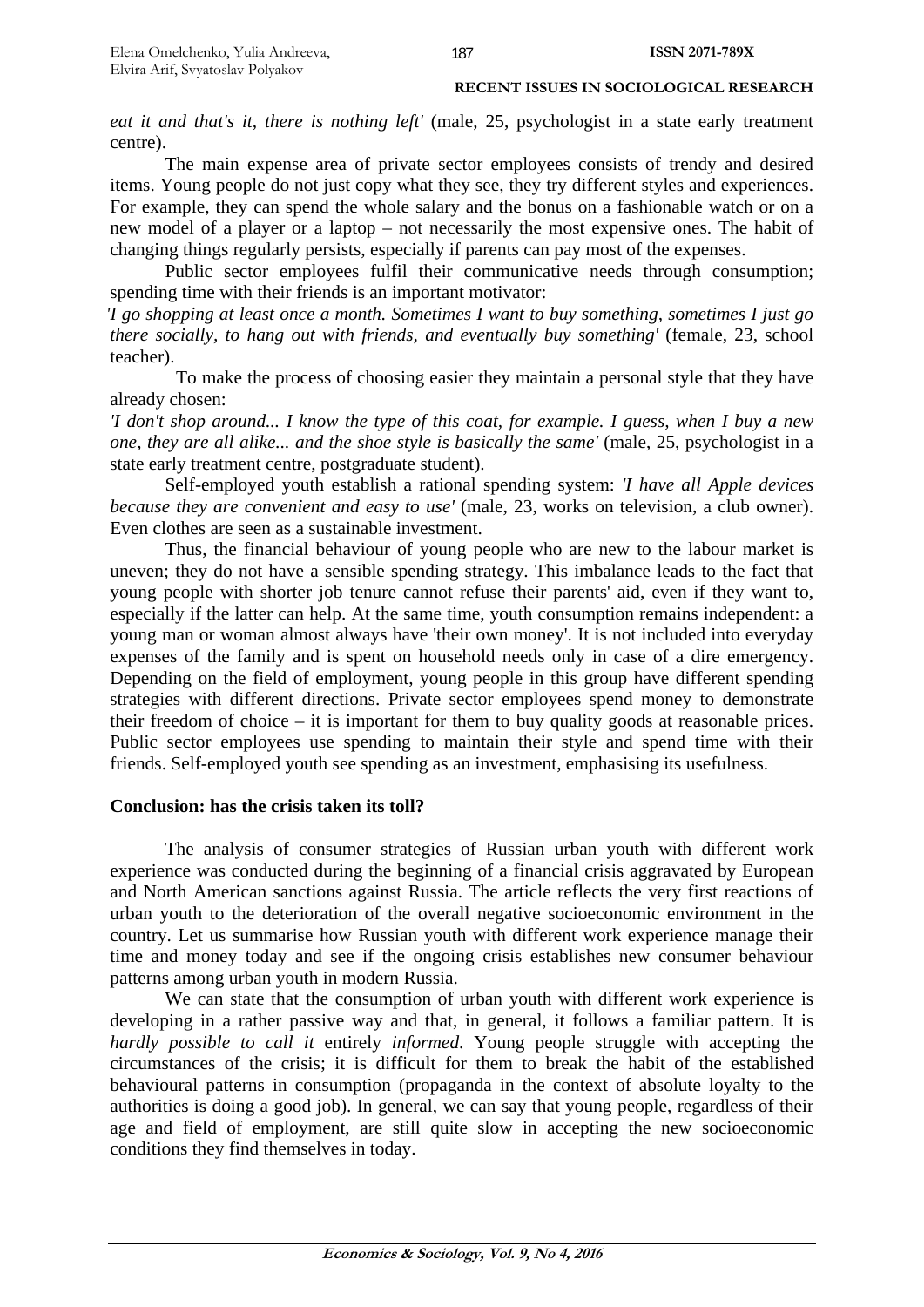We do not yet observe a total shift to abandonment of the usual goods and services. Contrary to researchers' forecasts (Radayev, 2005), fewer consumption opportunities, which is an inevitable result of the redistribution of work and leisure time (in favour of work), *have only partially led to the forced abandonment* of consumer claims. They mostly contribute to a *gradual transformation* and a gradual formation of other (new) consumer strategies among young people. For example, youth's consumer ambitions still revolve around well-known brands. However, the example of young people with a longer job tenure (about ten years) *is already indicating changes in the meanings* that are now beginning to dominate in purchasing practices. The focus is gradually shifting from status to quality, which, in the conditions of the (expected) import deficit, becomes an important characteristic that determines the value of goods and *justifies* consumer choices.

As for *informed consumption*, it is just beginning to take shape and gain value among Russian youth, but not in the 'political dimension', identified by some researchers as its precondition (Ward Claes de Vreese, 2011). Even despite the fact that, in an attempt to find a rational explanation for what political nuances explain their deteriorating situation today, young Russians are perhaps the most progressive and responsive part of Russian society; the awareness of Russian youth today is being formed in the context of everyday behaviour. Their informed consumption is *not political, but domestic* and can be viewed as a *forced private reaction to the current economic situation*. As a result, a feature of young people's coping with the crisis at its present stage is the *strengthening of individualistic trends* in their consumer choices and strategies.

Consumer transformations manifest themselves in the gradual *downward trend in the volume of consumed goods and services.* They are especially evident in the low-income group of public sector employees; both those with about ten years of work experience and those new to the labour market. In this respect, young people with different work experience turned out to be in the same boat: in the distribution of their expenses, they invariably place food in the first place, whereas at times there is simply not enough money to spend on other things.

Another indicator of the reduction in youth consumption is the *shift away from public forms of leisure to home (private) space.* Private consumption takes various forms of home pastime. Which, on the one hand, once again, points to individualistic consumption trends that are gaining momentum today. Additionally, on the other hand, it suggests the growing role of domestic practices and friendship networks in *saving* the important function of *leisure consumption*. In these circumstances, time spent on friends can be equivalent to (financial) investments.

We agree with Tsai C.I. and Zhao M. (Tsai & Zhao, 2011) that during a crisis young people begin to intentionally manage their time, projecting their expenses on goods and services. In our case, young people employ a *rational approach to how much time they can spend on leisure, on friends and on work*. However, we should note that they *do not literally control their time*. Young people desperately *try to control* it, but the difficult situation in the labour market makes it hard to achieve this goal. Our data show that, incredible as it may seem, self-employed youth is one of the most vulnerable groups in this respect, even though they seem to be free to manage their time as they see fit. However, it has turned out that the need to constantly look for earning opportunities in a crisis environment required freelancers to make larger resource investments, with their prospects remaining uncertain. At the same time, young public and private sector employees' schedules have proved to be more or less stable. However, it does not mean that public sector employees or young entrepreneurs feel more confident in managing their time. For all the three groups, the *idea of control takes shape in the principle of time monetisation*. This pursuit erases the boundaries between 'work' and 'not work'. Today we can assert that *free time* has almost *no value* for young people, regardless of their work experience. In addition, the status of employment changes its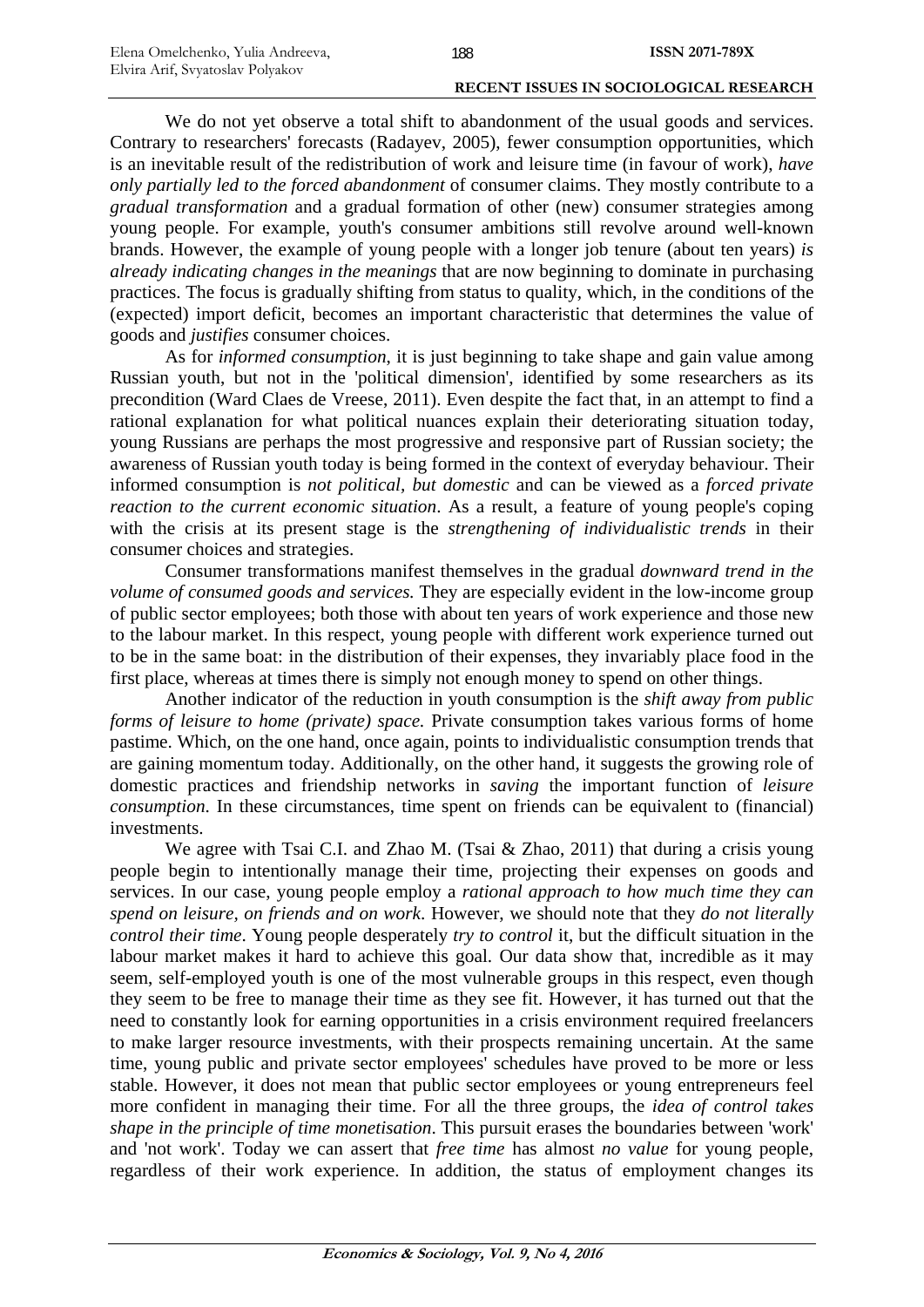meaning (especially among young private sector employees and, to some extent, those in the public sector). In some cases, work becomes not so much a means to earn one's living as an activity.that can, for example, result in blurred boundaries between what is defined as 'work' and what is considered a 'hobby'. All these transformations can also be viewed as forms of Russian urban youth's response to the crisis.

The current economic crisis aggravated by sanctions, puts young people with different work experience in unequal risk situations, which is neutralised by different strategic resources. Some are forced to normalise the situation with the help of their planning competencies, some resort to saving practices in a crisis, some continue to rely on parental support, some choose to rely on friendship networks, etc. In general, we can say that, in the current crisis, young people are the most vulnerable population group, especially those who have only recently entered the labour market. Uneven and spontaneous financial behaviour and the lack of long-term plans, which is characteristic of this age group, even if there is a certain degree of awareness, put them in forced consumption situations, thereby increasing social inequality.

# **References**

- Abraham, I. (2013), Pentevangelical Youth Subcultures: Between Resistance and Compromise, *Youth Studies Australia*, Vol. 32, No. 3, pp. 3-12.
- Beck, U. (2009), *World at Risk*, Cambridge: Polity Press.
- Bennett, A. (2011), The post-subcultural turn: Some reflections ten years on, *Journal of Youth Studies*, Vol. 14, No. 5, pp. 493-506.
- Benson, A. L. I. (2000), *I Shop, therefore I am: Compulsive Buying and the Search for Self*, Northvale, NJ: Jason Aronson.
- Brown, A. and Spencer, D. A (2014), Understanding the Global Financial Crisis: Sociology, Political Economy and Heterodox Economics, *Sociology*, Vol. 48, No. 5, pp. 938-953.
- Chatzitheochari, S. and Arber, S. (2012), Class, gender and time poverty: a time-use analysis of British workers' free time resources, *The British Journal of Sociology*, Vol. 63, No. 3, pp. 451-471.
- *Consumer Behaviour of Russians during the Crisis*, http://fom.ru/Ekonomika/12100 (retrieved: 16.04.2015).
- Croghan, R., Griffin, C., Hunter, J. and Phoenix A. (2006), Style Failure: Consumption, Identity and Social Exclusion, *Journal of Youth Studies*, Vol. 9, No. 4, pp. 463-478.
- Epstein, C. F, and Kalleberg, A. L. (2004), Time and Work: Changes and Challenges, *Fighting for Time: Shifting Boundaries of Work and Social Life*, eds. C. F. Epstein and A. L. Kalleberg, New York: Russell Sage Foundation, pp. 1-24.
- Gurova, O. (2009), Fashion and Visualization of Social Change in the Modern Russian City, In: *Visual Anthropology: urban memory card* (Eds.), P. Romanov, P. and E. Yarskaya-Smirnova, Moscow: Variant CSPGS, pp. 275-293.
- Hodkinson P. (2012), Beyond spectacular specifics in the study of youth (sub)cultures, *Journal of Youth Studies*, Vol. 15, No. 5, pp. 57-572.
- Hodkinson, P. and Deicke, W. (2007), *Youth cultures: scenes, subcultures and tribes*, New York, London: Routledge.
- *How the Crisis Affects Russians*, http://fom.ru/Ekonomika/12075 (retrieved: 16.04.2015).
- Ilyin, V. (2005), Consumer Society: Theoretical Model and Russian Reality, *World of Russia*, Vol. 14, No. 2. pp. 3-40.
- Klepach, A. (2015), Lessons from Modern Crisis for Economic Development in Russia, *Journal of the New Economic Association*, Vol. 26, No. 2, pp. 210-218.